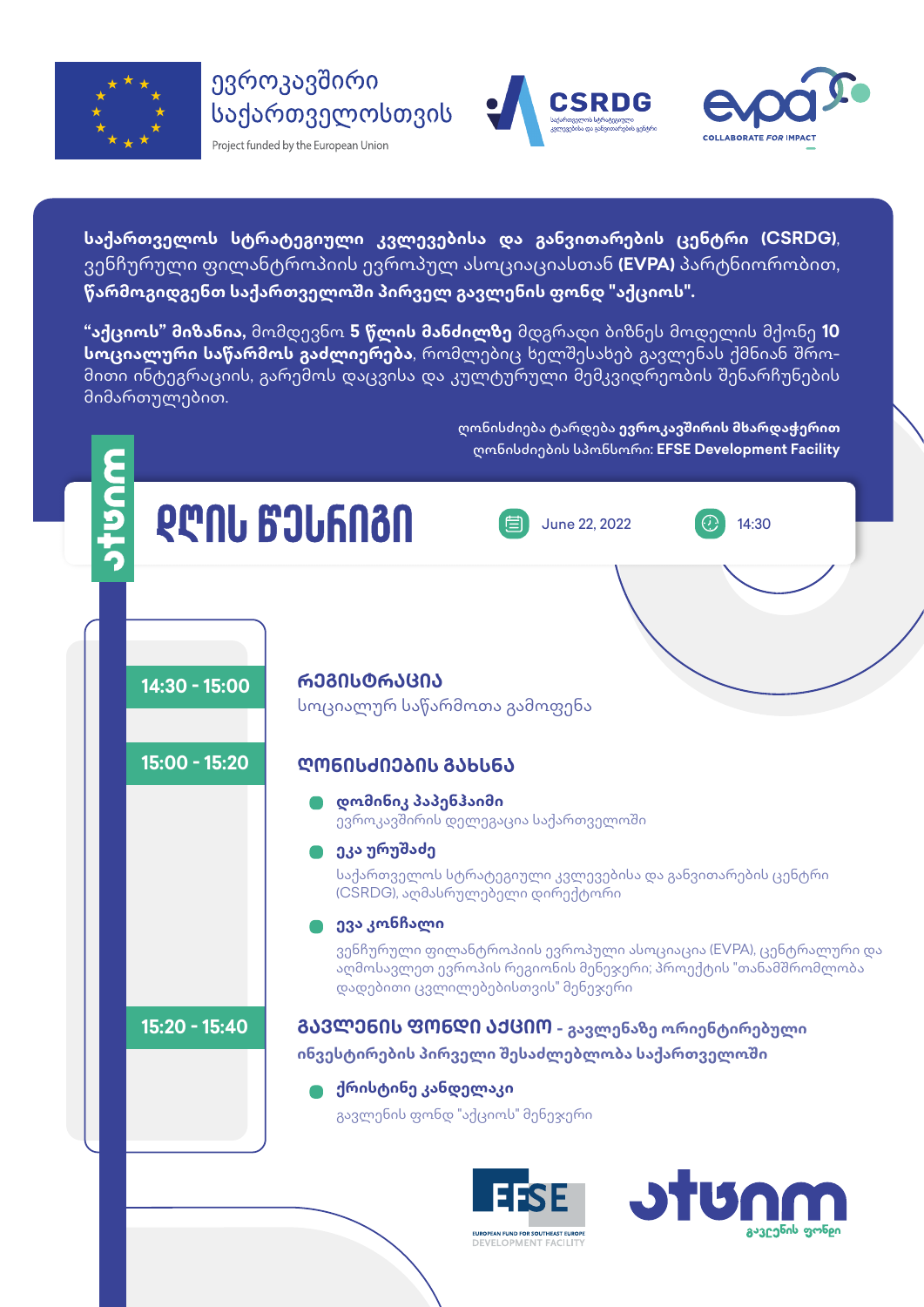



**ᲒᲐᲕᲚᲔᲜᲘᲡ ᲤᲝᲜᲓᲘ "ᲐᲥᲪᲘᲝ"** შეიქმნა ევროკომისიის მიერ დაფინანსებული პროექტის "თანამშრომლობა დადებითი ცვლილებისთვის - სოციალური მეწარმეობისა და სოციალური ინვესტიციების განვითარება ეკონომიკური და სოციალური გაძლიერებისთვის აღმოსავლეთ პარტნიორობის ქვეყნებში" მხარდაჭერით.

პროექტი ხორციელდება ვენჩურული ფილანტროპიის ევროპული ასოციაციის (EVPA) ლიდერობით შემდეგ ორგანიზაციებთან პარტნიორობით: **CSRDG, Impact Hub Yerevan, SILab Ukraine, EduHub, Ecovisio.**

**ᲞᲠᲝᲔᲥᲢᲘᲡ ᲛᲘᲖᲐᲜᲘᲐ** სოციალურ გავლენაზე ორიენტირებული ინვესტირებისა და სოციალური მეწარმეობის განვითარების ხელშემწყობი გარემოს შექმნა აღმოსავლეთ პარტნიორობის ქვეყნებში.

> **ᲘᲜᲤᲝᲠᲛᲐᲪᲘᲐ ᲦᲝᲜᲘᲡᲫᲘᲔᲑᲘᲡ ᲡᲞᲘᲙᲔᲠᲔᲑᲘᲡ ᲨᲔᲡᲐᲮᲔᲑ**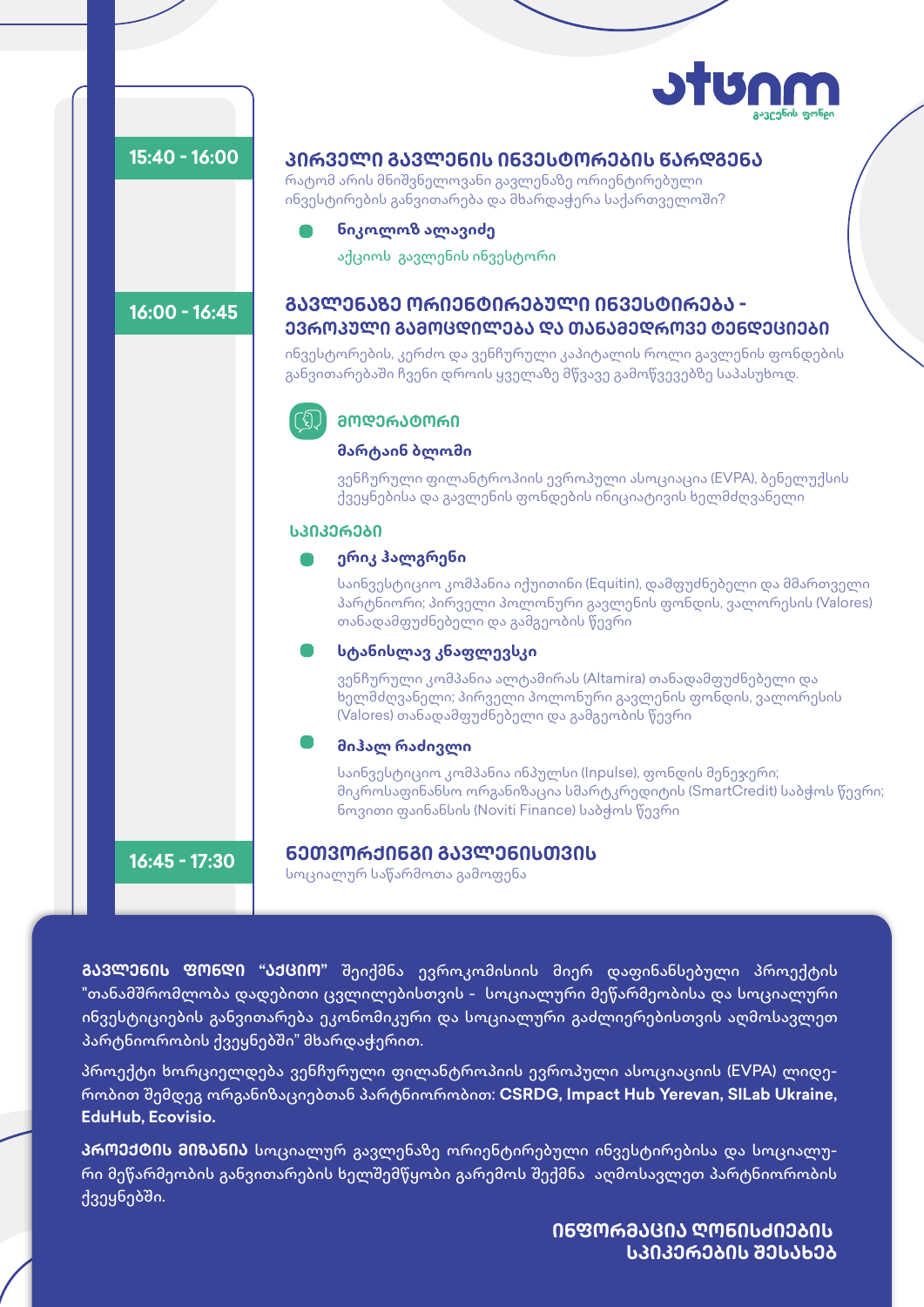





**The Center for Strategic Research and Development of Georgia (CSRDG),** in partnership with the **European Venture Philanthropy Association (EVPA)**, is pleased to present the **First Impact Fund in Georgia Actio.**

For the next 5 years, **Actio aims** at supporting the empowerment of **10 social enterprises** having sustainable business models, which create tangible impact in the spheres of work integration, environment protection and preservation of cultural heritage.



**DEVELOPMENT FACILIT**